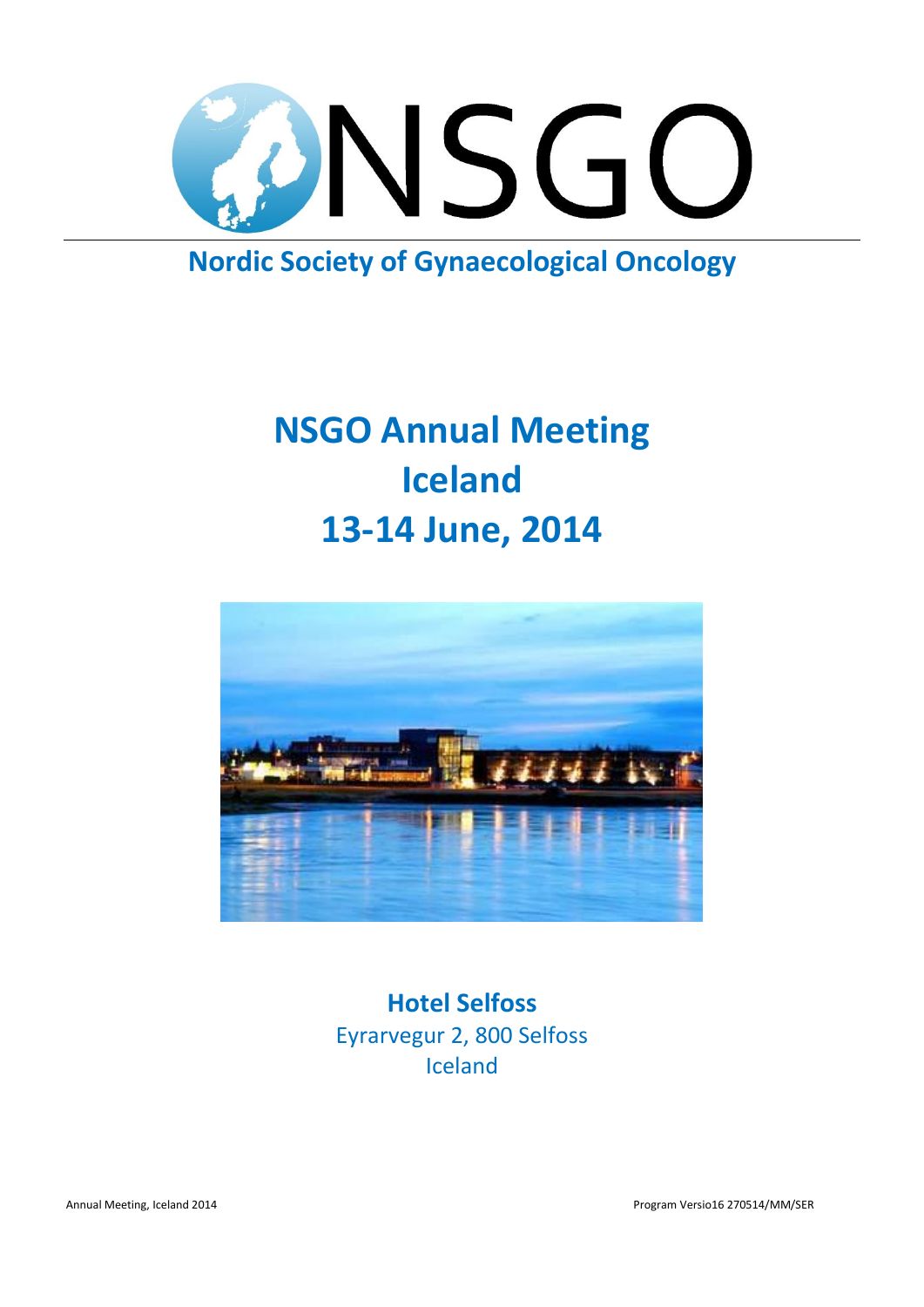## CONSGO

#### **Friday 13 June**

| $08.15 - 12.00$   | <b>Registration</b>                                                                                       |
|-------------------|-----------------------------------------------------------------------------------------------------------|
| $08.30 - 08.40$   | <b>Opening</b>                                                                                            |
|                   | Elisabeth Åvall-Lundqvist, President NSGO<br>Anna Salvarsdottir, local organizer Iceland                  |
| $08.40 - 11.00$ . | <b>Current management of endometrial cancer</b>                                                           |
|                   | Moderators: Caroline Lundgren and Hanne Havsteen                                                          |
| $08.40 - 09.15$   | The role of lymphadenectomy in endometrial cancer                                                         |
|                   | Prof. Frederic Amant, Dept. Obstetrics & Gynecology, UZ<br>Gasthuisberg / Katholieke Universiteit, Leuven |
| $09.15 - 09.50$   | The role of radiotherapy in endometrial cancer                                                            |
|                   | Prof. Carien L Creutzberg, Dept. of Clinical Oncology,<br>Leiden                                          |
| $09.50 - 10.25$   | Controversies in the management of endometrial cancer                                                     |
|                   | Chief oncologist Mansoor Mirza, Rigshospitalet,<br>Copenhagen                                             |
| $10.25 - 11.00$   | <b>Discussion</b>                                                                                         |
| $11.00 - 11.30$   | <b>Exhibition and Coffee</b>                                                                              |
| $11.30 - 13.15$   | <b>Targeting Endometrial Cancer</b>                                                                       |
|                   | Moderators: Maria Bjurberg and Kathrine Woie                                                              |
| $11.30 - 12.05$   | Classifying endometrial cancer - a dilemma?                                                               |
|                   | Prof. Robert Soslow, Director Gynecologic Pathology,<br>Memorial Sloan-Kettering Cancer Center, New York  |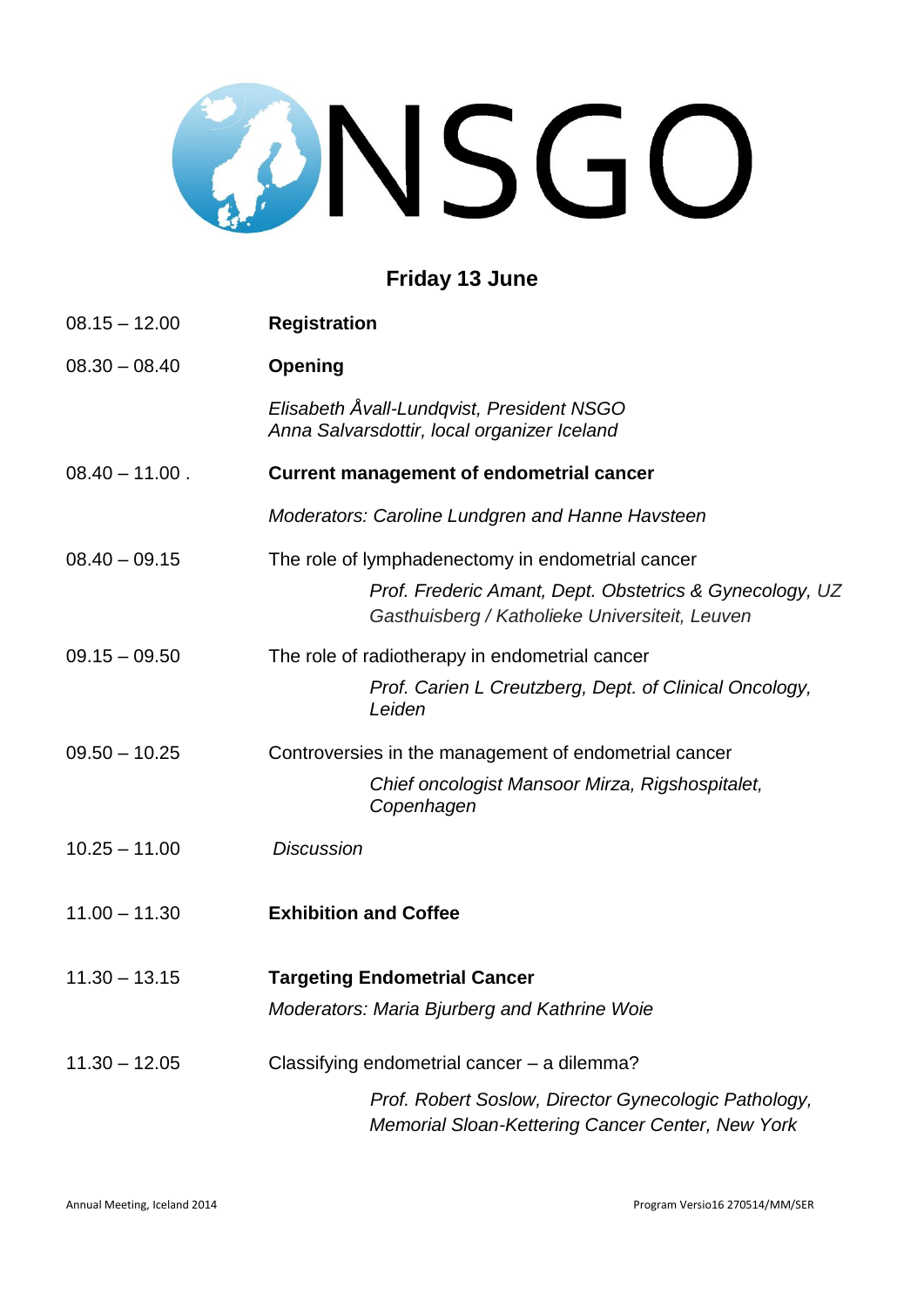# CONSGO

| $12.05 - 12.40$ | Clinical applications of Cancer Genome Atlas (TCGA) in endometrial<br>cancer                                                                                   |
|-----------------|----------------------------------------------------------------------------------------------------------------------------------------------------------------|
|                 | Prof. Michael Birrer, Dept. of medicine, Harvard Medical<br>School                                                                                             |
| $12.40 - 13.15$ | <b>Discussion</b>                                                                                                                                              |
| $13.15 - 14.00$ | <b>Lunch + Exhibition</b>                                                                                                                                      |
| $14.00 - 17.00$ | <b>Three Parallel Sessions:</b>                                                                                                                                |
| $14.00 - 17.00$ | I. Update on NSGO network for PhD students                                                                                                                     |
|                 | Moderator: Johanna Mäenpää and Maarit Vuento                                                                                                                   |
| $14.00 - 14.10$ | The Danish national network for PhD students in gynaecological<br>Karina Dahl Steffensen<br>oncology                                                           |
| $14.10 - 15.00$ | 5 slides presentation by PhD students from each country. 8<br>min/presentation incl. discussion                                                                |
| $15.00 - 15.10$ | How can we promote the collaboration between young researchers in<br>the Nordic countries?<br>Steffensen, Mäenpää, Vuento                                      |
| $15.10 - 15.40$ | <b>Exhibition and Coffee</b>                                                                                                                                   |
| $15.40 - 17.00$ | <b>Continues with Tumor Board, Joint session of Study Nurse</b><br>Committee and Tumor Board – Case discussion on endometrial<br>cancer in young fertile women |
|                 | <b>Moderator: Anna Salvarsdottir and Svein Vossli</b><br>Case presentations                                                                                    |
| $16.30 - 17.00$ | State- of the Art: how to treat young fertile women with endometrial<br>cancer                                                                                 |
|                 |                                                                                                                                                                |

*Prof. Frederic Amant*

Annual Meeting, Iceland 2014 Program Versio16 270514/MM/SER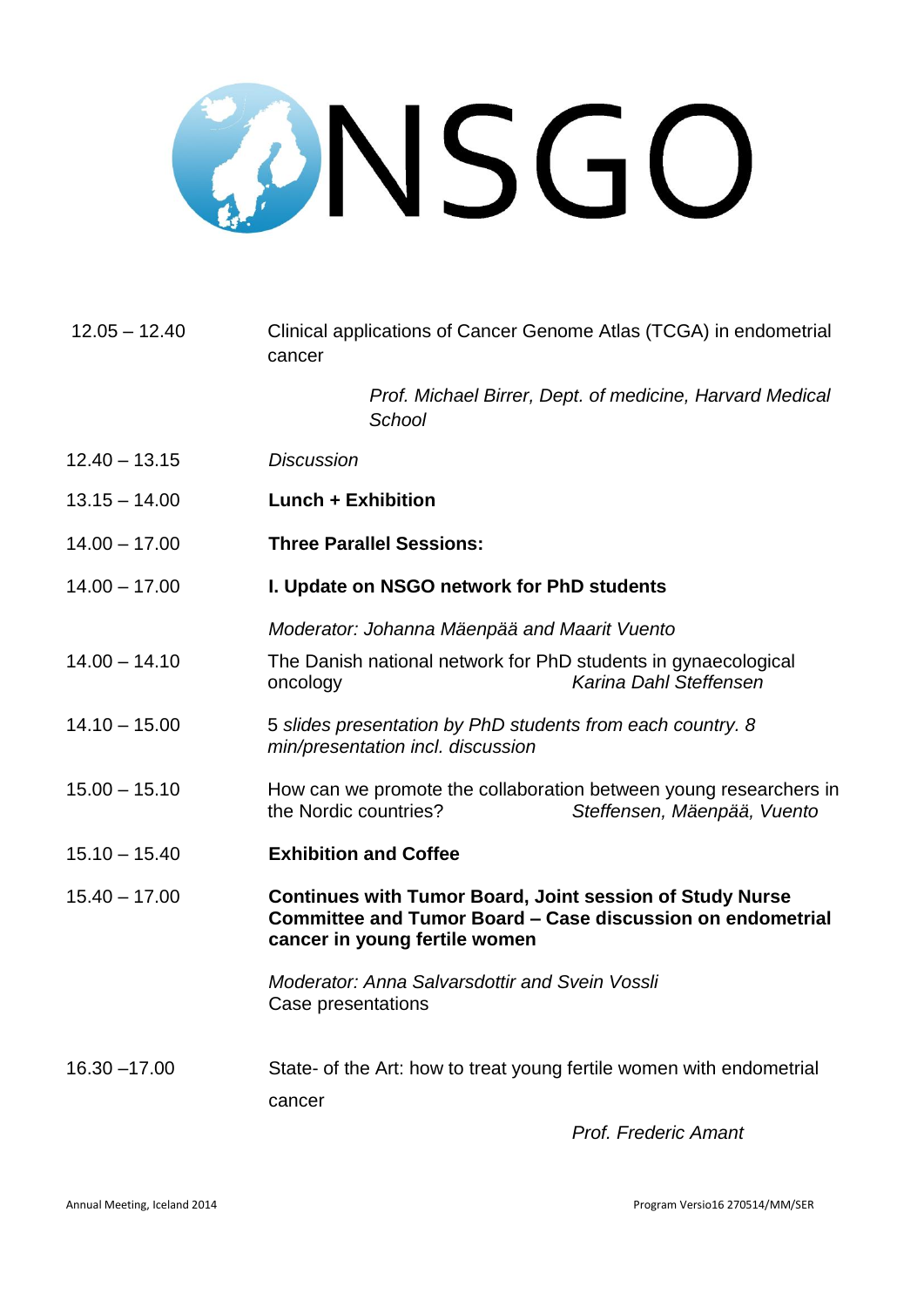# CONSGO

| $14.00 - 17.00$ | <b>II. Subcommittee for Study Nurses</b>                                                                                                                       |                                                                |  |
|-----------------|----------------------------------------------------------------------------------------------------------------------------------------------------------------|----------------------------------------------------------------|--|
| $14.00 - 14.10$ | Welcome - registration                                                                                                                                         | Anne Juul Holm, Project Manager,<br><b>NSGO Office</b>         |  |
| $14.10 - 14.40$ | <b>Endometrial cancer: Treatment modalities</b>                                                                                                                |                                                                |  |
|                 |                                                                                                                                                                | Caroline Lundgren, Karolinska<br>Universityhospital, Stockholm |  |
| $14.40 - 15.00$ | Harmonization, GCP - what's new?                                                                                                                               |                                                                |  |
|                 |                                                                                                                                                                | Tinne Kirkegaard, NSGO Office                                  |  |
| $15.00 - 15.25$ | Work shop: "What challenges us in the world of working with studies"                                                                                           | Anne Juul Holm                                                 |  |
| $15.25 - 15.30$ | Planning next year's meeting                                                                                                                                   | Anne Juul Holm                                                 |  |
| $15.30 - 15.40$ | <b>Short break</b>                                                                                                                                             |                                                                |  |
| $15.40 - 17.00$ | <b>Continues with Tumor Board, Joint session of Study Nurse</b><br>Committee and Tumor Board - Case discussion on endometrial<br>cancer in young fertile women |                                                                |  |
|                 | <b>Moderator: Anna Salvarsdottir and Svein Vossli</b>                                                                                                          |                                                                |  |
|                 | Case presentations                                                                                                                                             |                                                                |  |
| $16.30 - 17.00$ | State- of the Art: how to treat young fertile women with endometrial                                                                                           |                                                                |  |
|                 | cancer                                                                                                                                                         | <b>Prof. Frederic Amant</b>                                    |  |
| $14.00 - 17.00$ | III. Pathology session - pitfalls in pathology (power point<br>discussion together with Prof Soslow)                                                           |                                                                |  |
|                 |                                                                                                                                                                |                                                                |  |

*Chairperson: Anna Måsbäck*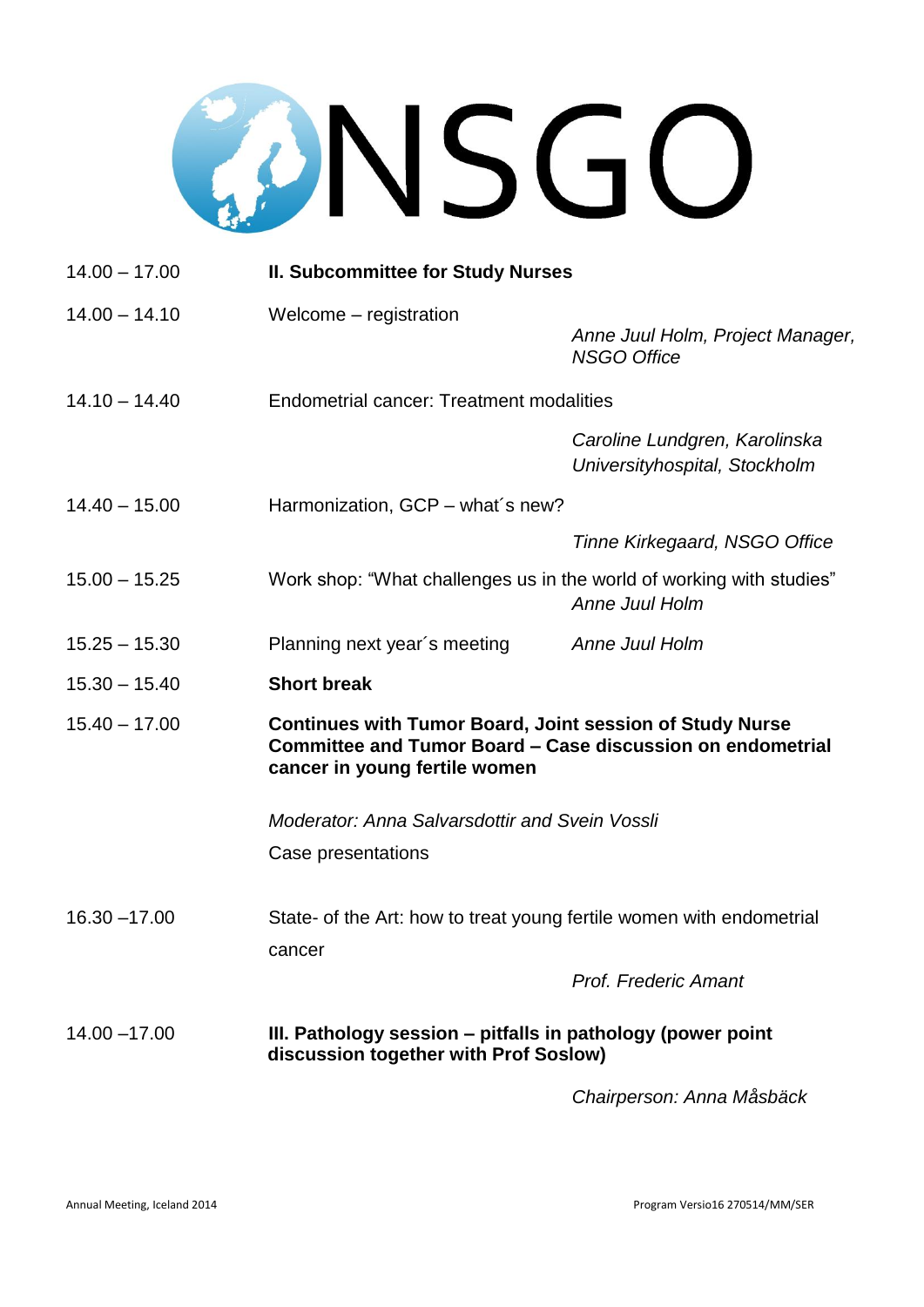

17.00 –17.45 **Exhibition**

19.00 **Reception and Dinner**

#### **Saturday 14 June**

| $9.00 - 10.00$  | <b>General Assembly</b><br><b>Closed Meeting, only for members</b>                                                                                                                                                              |
|-----------------|---------------------------------------------------------------------------------------------------------------------------------------------------------------------------------------------------------------------------------|
| $10.00 - 10.30$ | <b>Exhibition and Coffee</b>                                                                                                                                                                                                    |
| $10.30 - 13.25$ | <b>NSGO- Clinical Trial Unit Session and Investigator meeting</b><br>Meeting Chair: Mansoor R Mirza, Medical Director, NSGO-CTU                                                                                                 |
| $10.30 - 10.40$ | Current status and future goals/plans of CTU.<br>Mansoor Mirza                                                                                                                                                                  |
| $10.40 - 10.47$ | <b>Report from NSGO Office</b><br><b>Tinne Kirkegaard</b>                                                                                                                                                                       |
| $10.47 - 10.55$ | <b>Reports from Phase1/Translational Research European</b><br>collaboration & Gynecological Cancer Acadamy.<br>Karina Steffensen<br>Annika Auranen                                                                              |
| $10.55 - 11.20$ | <b>Summary of completed/Ongoing studies</b><br>(ICON7, OVAR12, ENGOT-OV2, OVAR16, OVAR17, AURELIA,<br>PENLOPE, DESKTOP3, ENGOT-OV16/NOVA, ENGOT-OV11/MILO,<br>Inovatyon, ENGOT-EN2, Shape & Symptom Benefit)<br>Johanna Mäenpää |
| $11.20 - 11.50$ | <b>New Proposals</b><br><b>Endometrial Cancer proposals</b>                                                                                                                                                                     |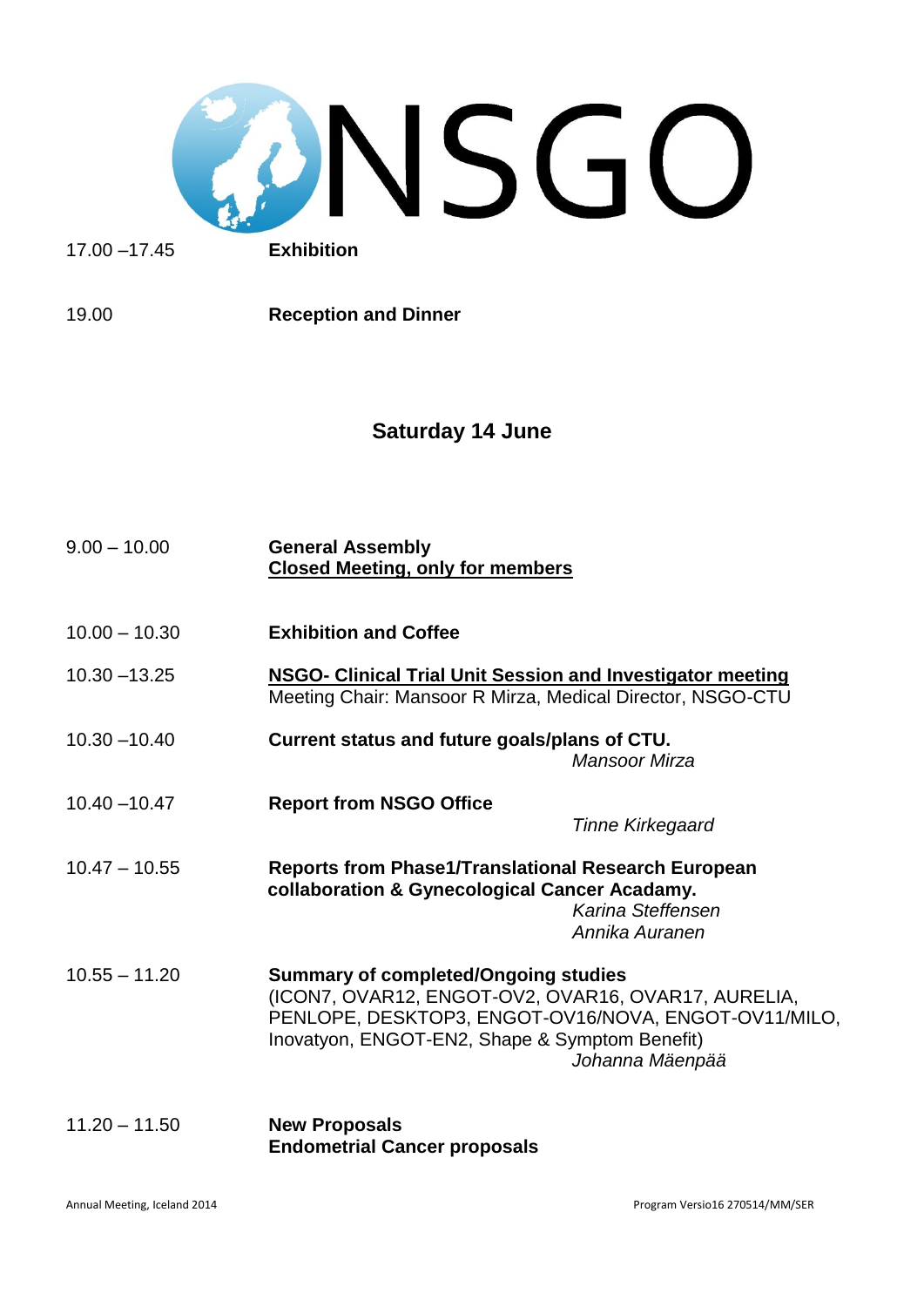

ENGOT-EN1/FANDANGO: Paclitaxel-Carboplatin +/- Nintedanib *Mansoor Mirza*

**Discussion** 

11.50 – 12.05 Short break

#### 12.05 – 13.15 **PARP inhibitors proposals**

- 1. First-Line maintenance: Niraparib vs. Placebo in BRCA mut patients Mirza
- 2. First-line maintenance & platin-sensitive relapse maintenance: Niraparib vs. bevacizumab in BRCA mut patients Mirza
- 3. Platinum resistant: Olaparib + Bevacizumab Åvall-Lundqvist

**Discussion** 

| $13.15 - 13.25$ | Closing remarks<br>Announcement of NSGO Investigator meeting 25 Nov 2014 |
|-----------------|--------------------------------------------------------------------------|
| $13.30 - 14.30$ | <b>Lunch (New Board constitutional meeting)</b>                          |
| $14.30 - 16.00$ | <b>NSGO-CTU Executive Board meeting</b>                                  |
| $14.30 - 16.00$ | <b>Subcommittee Radiotherapy (Caroline Lundgren)</b>                     |
| $14.30 - 16.00$ | Extra meeting room available for ad hoc meeting                          |